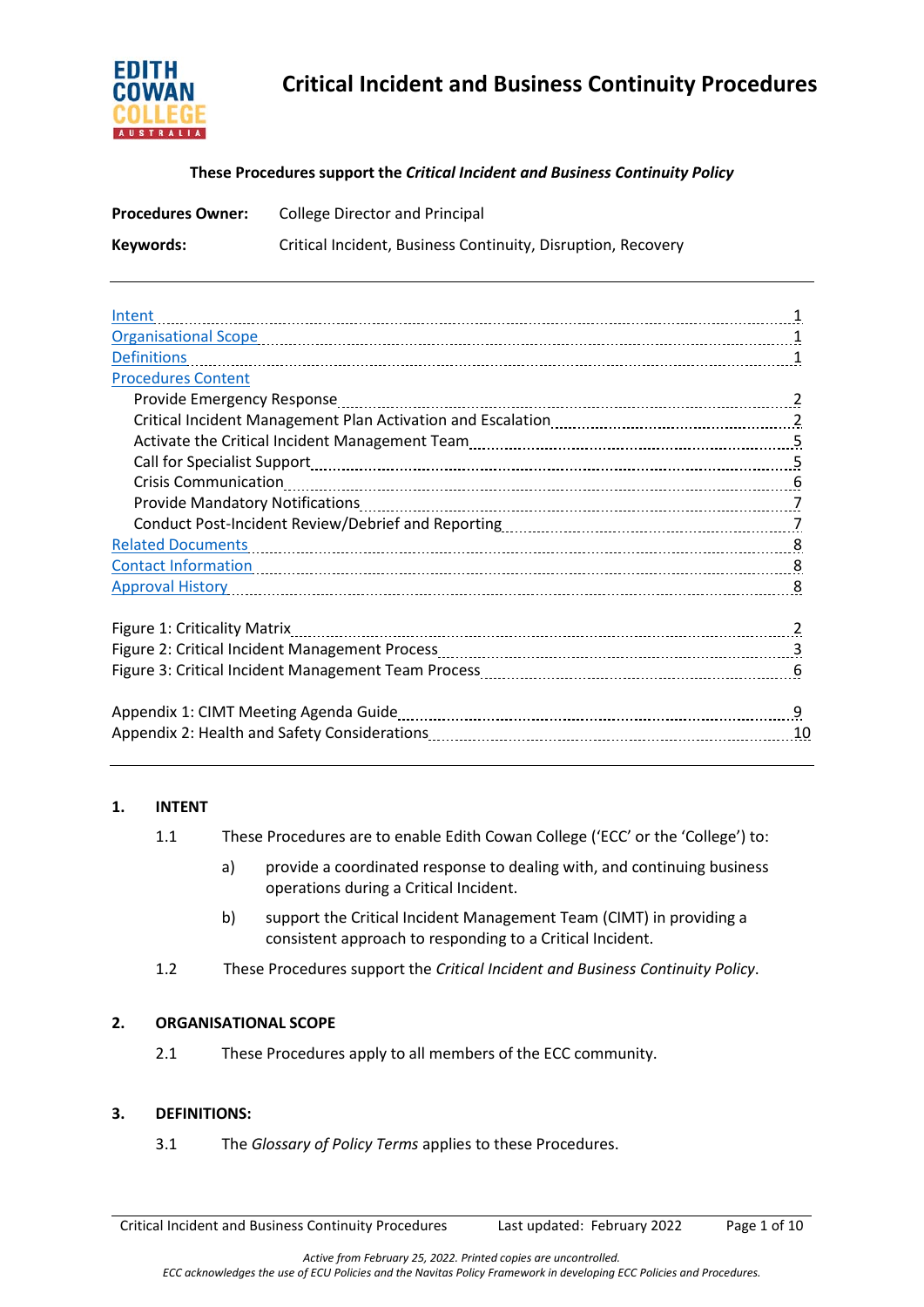

### **4. PROCEDURES CONTENT:**

#### **Provide Emergency Response**

- 4.1 Provide **Emergency Response** as per the *[Wellness, Health and Safety Procedures](https://4ba8a17f01f843446fde-df22fcb26686c8be7ff55766cd6a4144.ssl.cf6.rackcdn.com/73_Wellness_Health_and_Safety_Procedures.pdf)*.
- 4.2 If the Incident involves **Sexual Assault and/or Sexual Harassment***,* also follow the *[Sexual Assault and Sexual Harassment Response Procedures](https://4ba8a17f01f843446fde-df22fcb26686c8be7ff55766cd6a4144.ssl.cf6.rackcdn.com/73_ECC_Sexual_Assault_and_Sexual_Harassment_Prevention_and_Response_Procedures.pdf)* to provide appropriate support to the victim-survivor and, if it is an ECC Student or Staff member, the alleged perpetrator
- 4.3 Notify the College Director and Principal, or a member of the Senior Leadership Team.
- 4.4 The College Director and Principal will use the **Criticality Matrix** (Figure 1) to determine the level of Incident. The level of the Incident determines the team to be notified and the plan to be activated.



#### **Figure 1. Criticality Matrix**

- 4.5 For a **Level 3 Incident (Significant)**, refer to the *Wellness Health and Safety Procedures* for the appropriate Emergency Response. The Senior Management Group will provide support for Incident management and recovery and the College Director and Principal will provide guidance in relation to Business Continuity.
- 4.6 For a **Level 2 Incident (Major)** or a **Level 3 Incident (Critical)** follow these Procedures.

# **Critical Incident Management Plan Activation and Escalation**

- 4.7 Determine the type of Incident:
	- a) Emergency;
	- b) Property / Facilities;
	- c) Information Technology / Cyber;
	- d) Student Specific; or
	- e) Other;

and follow the relevant **Critical Incident Management Process** (Figure 2).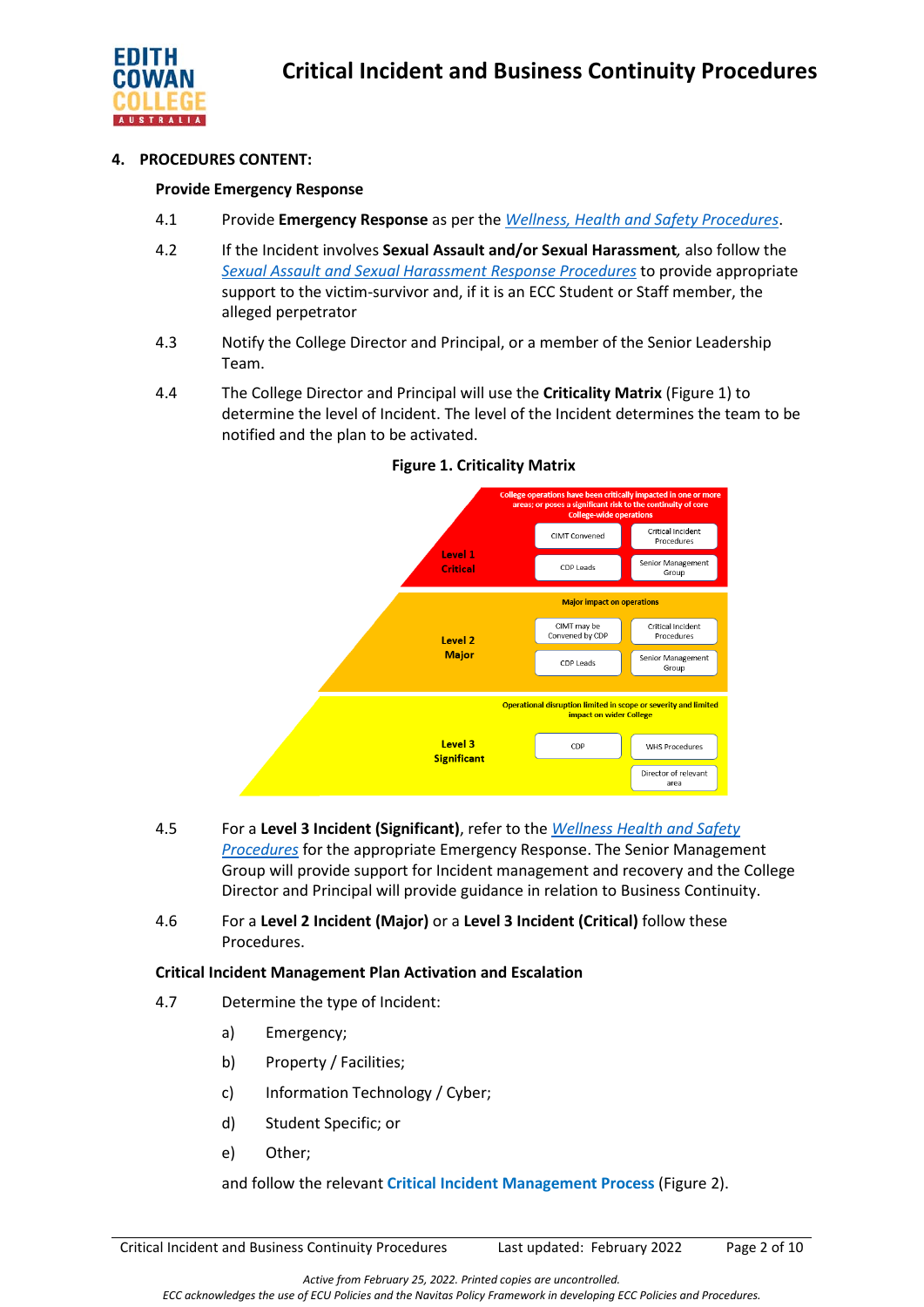

#### **Figure 2. Critical Incident Management Process**



Critical Incident and Business Continuity Procedures **Last updated: January 2022** Page 3 of 10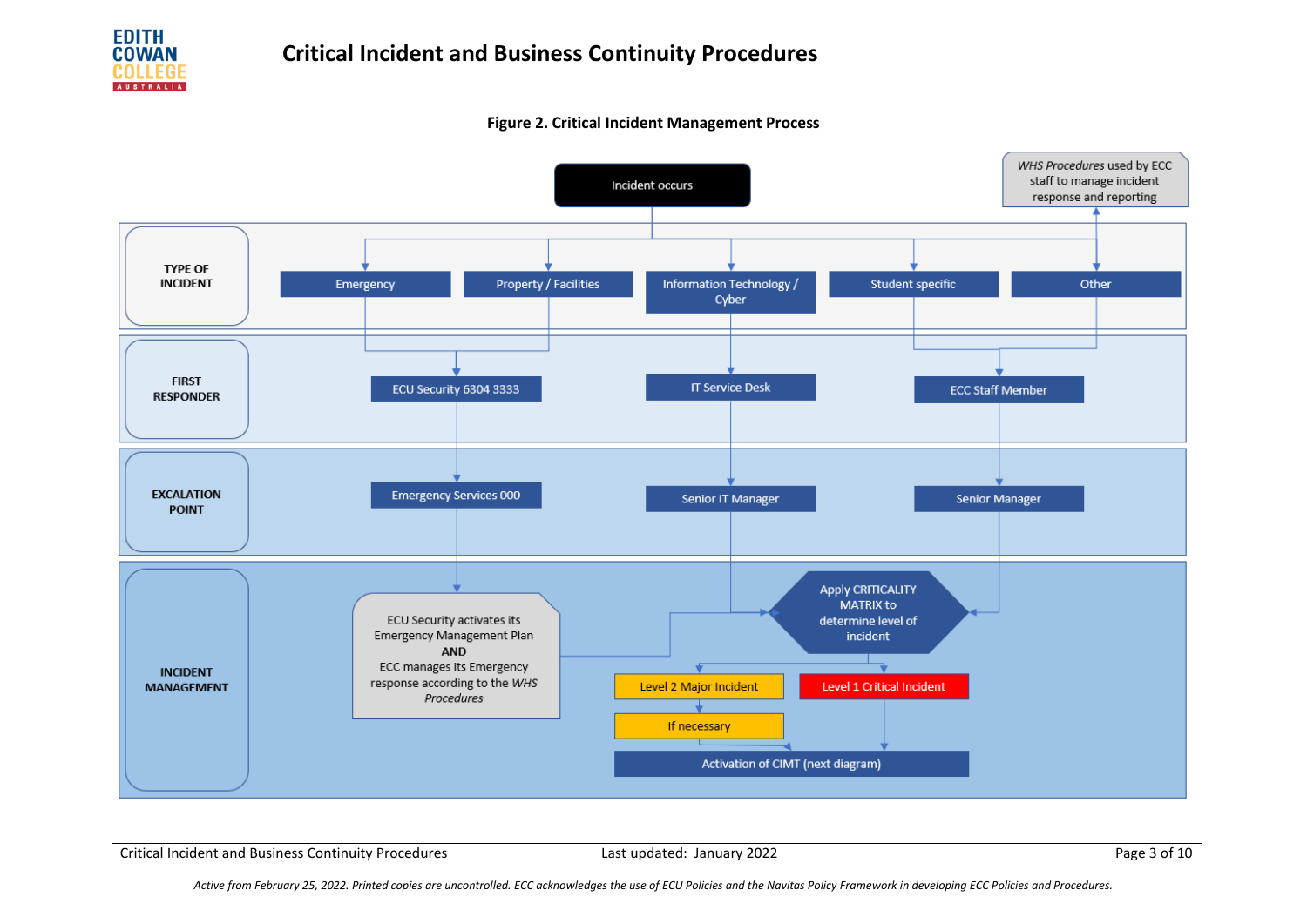

**Figure 2. Critical Incident Management Process (Continued)**



Critical Incident and Business Continuity Procedures **Last updated: January 2022** Page 4 of 10

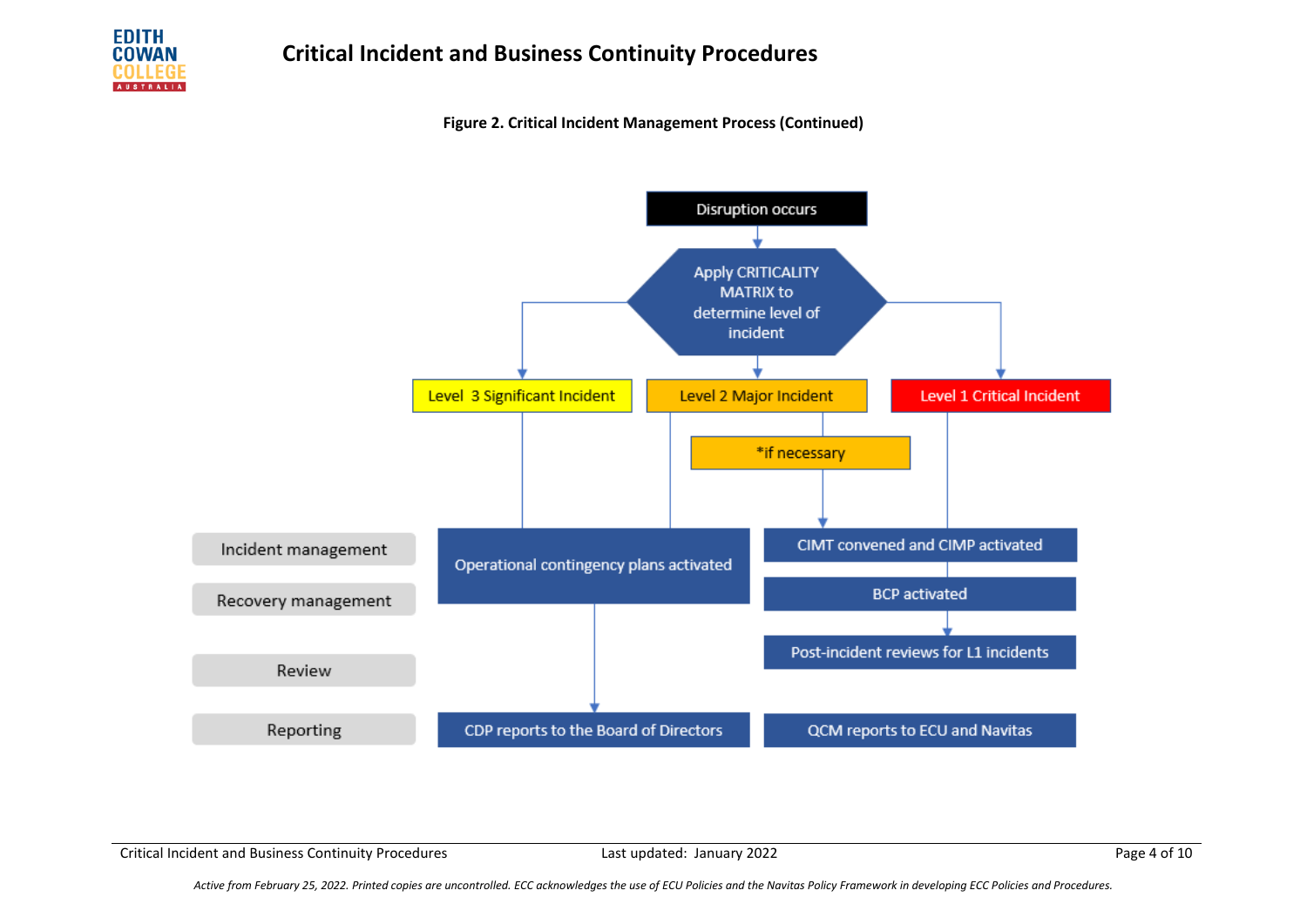

#### **Activate the Critical Incident Management Team (CMIT)**

- 4.8 The Critical Incident Management Team will be activated by the College Director and Principal for most **Level 2 (Major)** and for all **Level 1 (Critical)** Incidents.
- 4.9 The Critical Incident Management Team (CIMT) members and roles are:

| Role                                                             | <b>Key Responsibilities</b>                                                                                                                                                                                                                                                                                                                                                                                                                                                                                                                                           |  |  |
|------------------------------------------------------------------|-----------------------------------------------------------------------------------------------------------------------------------------------------------------------------------------------------------------------------------------------------------------------------------------------------------------------------------------------------------------------------------------------------------------------------------------------------------------------------------------------------------------------------------------------------------------------|--|--|
| <b>College Director and</b><br>Principal                         | Recovery Director - head the CIMT.<br>$\bullet$<br>Liaise with Board of Directors, Navitas Executive General<br>$\bullet$<br>Manager, UPA, Emergency Services and Diplomatic Post<br>or Embassy.<br>Ensure effective management of the CIMT.<br>$\bullet$<br>Ensure control of all organisational and operational<br>$\bullet$<br>implications.<br>Maintain communication flows with key stakeholders<br>٠<br>Coordinate all crisis-related internal and external<br>$\bullet$<br>communications.<br>Assist Navitas Executive General Manager and ECU as<br>$\bullet$ |  |  |
| <b>Academic Director</b><br>and/or Director of<br><b>Studies</b> | Media Liaison.<br>Coordinate communication to students and teaching staff.<br>$\bullet$<br>Manage teaching teams as appropriate.<br>$\bullet$<br>Support students when and if needed.<br>$\bullet$                                                                                                                                                                                                                                                                                                                                                                    |  |  |
| <b>Director of Marketing</b><br>and Admissions                   | Coordinate website communications.<br>$\bullet$<br>Act as Agent Liaison.<br>$\bullet$<br>Managing Marketing and Admissions team as appropriate.<br>$\bullet$<br>Maintain communication flows with key stakeholders,<br>$\bullet$<br>including future students and key market stakeholders.                                                                                                                                                                                                                                                                            |  |  |
| <b>Quality and</b><br><b>Compliance Manager</b>                  | Advise on compliance, risk, regulatory or governance<br>$\bullet$<br>matters.<br>Ensure effective administrative support to CIMT.<br>$\bullet$<br>Advice on enactment and content of Critical Incident<br>$\bullet$<br>Management Plan and/or Business Continuity Plans.<br>Maintain communication flows with key stakeholders.<br>$\bullet$<br>Organise CIMT meetings, document and record actions.                                                                                                                                                                  |  |  |

4.10 Where a Site Liaison person is required, the CIMT will send the ECC OSH Representative to attend the Incident Site.

#### **Call for Specialist Support**

- 4.11 The College Director and Principal will determine whether specialist support for the CIMT from within ECC, ECU and/or Navitas is required.
- 4.12 Once the CIMT is convened, the College Director and Principal will contact the Chair of the Board of Directors to provide an overall briefing on the Incident.

Critical Incident and Business Continuity Procedures Last updated: January 2022 Page 5 of 10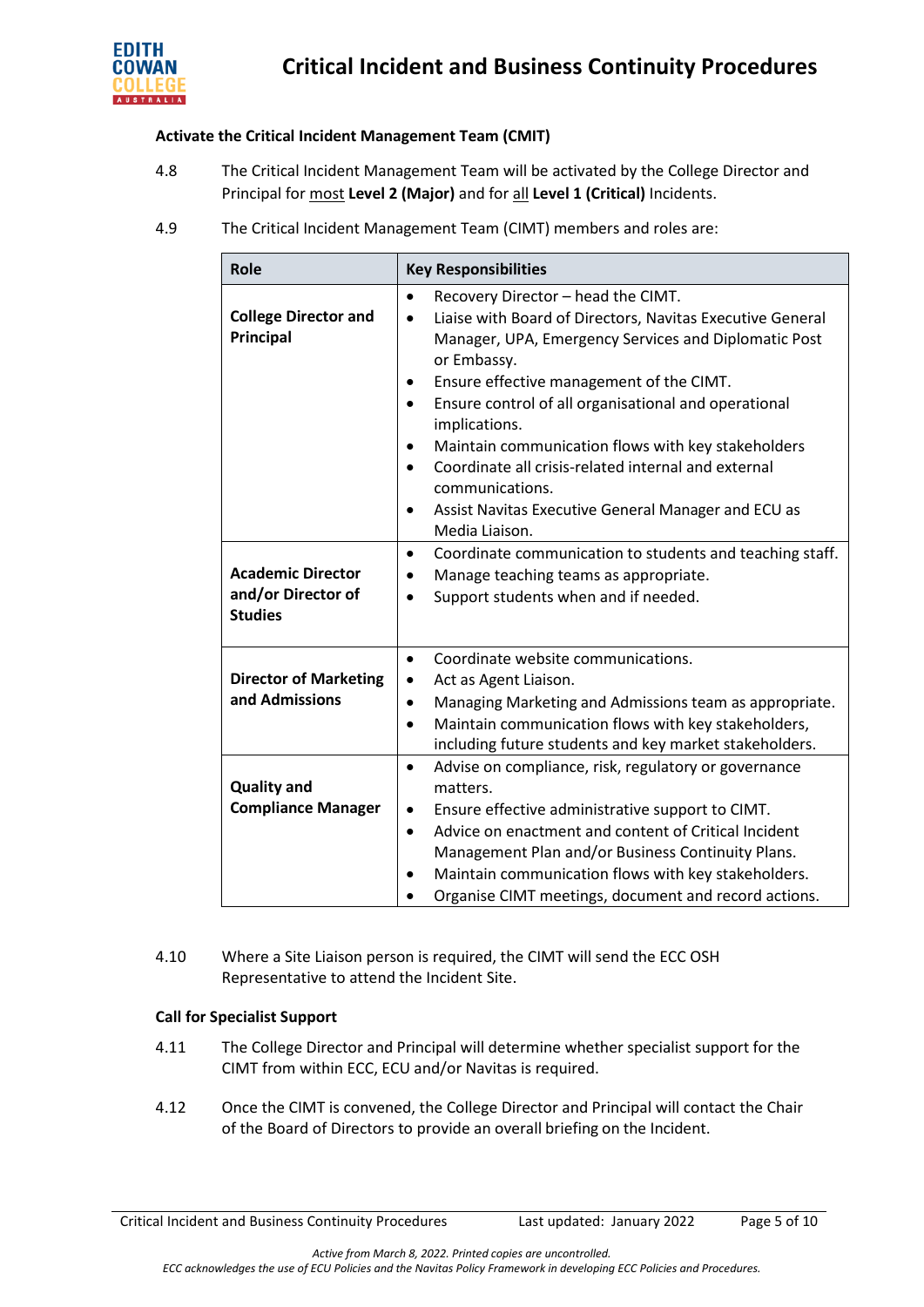

#### 4.13 The CIMT Process is outlined in Figure 3, below:

### **Figure 3. Critical Incident Management Team Process**

| <b>Activation</b>                                                        | <b>Additional considerations</b>                                                                                                             | <b>Meeting actions</b>                                                                            | <b>Recovery</b>         |
|--------------------------------------------------------------------------|----------------------------------------------------------------------------------------------------------------------------------------------|---------------------------------------------------------------------------------------------------|-------------------------|
| CIMT activated by CDP                                                    | Determine communication<br>requirements                                                                                                      | Standard Agenda template<br>(Appendix 1) is used to guide                                         | Post-Incident Review    |
| CDP holds CIMT meeting                                                   | Assign a Site Liaison if required                                                                                                            | meeting.                                                                                          | Post-Incident Reporting |
| CDP may inform the Board of<br>Directors at any point, as<br>appropriate | The OSH Representative assesses<br>site and may secure areas if danger<br>is identified.                                                     | CDP provides summary of the<br>Incident and information available<br>to date                      | Post-Incident Debrief   |
|                                                                          | Report the Incident if required<br>('notifiable' - see Appendix 2).<br>Determine any other necessary<br>attendees / specialist support teams | CIMT considers resolution of issues<br>and Incident response actions<br>across staff, student and |                         |
|                                                                          |                                                                                                                                              | governance/legal matters                                                                          |                         |
|                                                                          |                                                                                                                                              |                                                                                                   |                         |

#### **Crisis Communication**

| 4.14 |  |  | In most instances, the Crisis Communications Matrix will guide communications: |
|------|--|--|--------------------------------------------------------------------------------|
|      |  |  |                                                                                |

| <b>Audience</b>                 | <b>Deliverable</b>                                                                            | <b>Channel</b>                                              | <b>Frequency</b>                      | Coordinator |
|---------------------------------|-----------------------------------------------------------------------------------------------|-------------------------------------------------------------|---------------------------------------|-------------|
| <b>Staff</b>                    | Informational<br>updates from<br>CDP.<br>Overarching /<br>inspiring<br>message from<br>CDP at | Global email<br>Staff portal<br>FAQs<br>Website             | Initial, then<br>daily/as needed      | <b>CDP</b>  |
| Staff $-$ L & T                 | Teaching-<br>specific<br>contingencies,<br>information                                        | Email, SMS                                                  | Immediate, then AD / DoS<br>as needed |             |
| Students - all                  | Informational<br>updates on the<br>Incident                                                   | Global email<br><b>SMS</b><br>Social Student<br>Portal FAQs | Immediate, then AD / DoS<br>as needed | <b>DMA</b>  |
| <b>Students - International</b> | For issues<br>affecting<br>international<br>borders, visas,<br>enrolments etc.                | Email, FAQs<br>Website<br>Social media                      | As needed                             | DMA. SASM   |
| <b>Students - Future</b>        | Providing<br>holding<br>lines/FAQs to<br>address<br>enquiries                                 | FAQs, social<br>media                                       | Initial, then as<br>needed            | <b>DMA</b>  |
| <b>Board of Directors</b>       | Updates on<br>Incident                                                                        | CDP phones<br>Chair                                         | As needed                             | <b>CDP</b>  |

#### **Crisis Communications Matrix**

Critical Incident and Business Continuity Procedures Last updated: January 2022 Page 6 of 10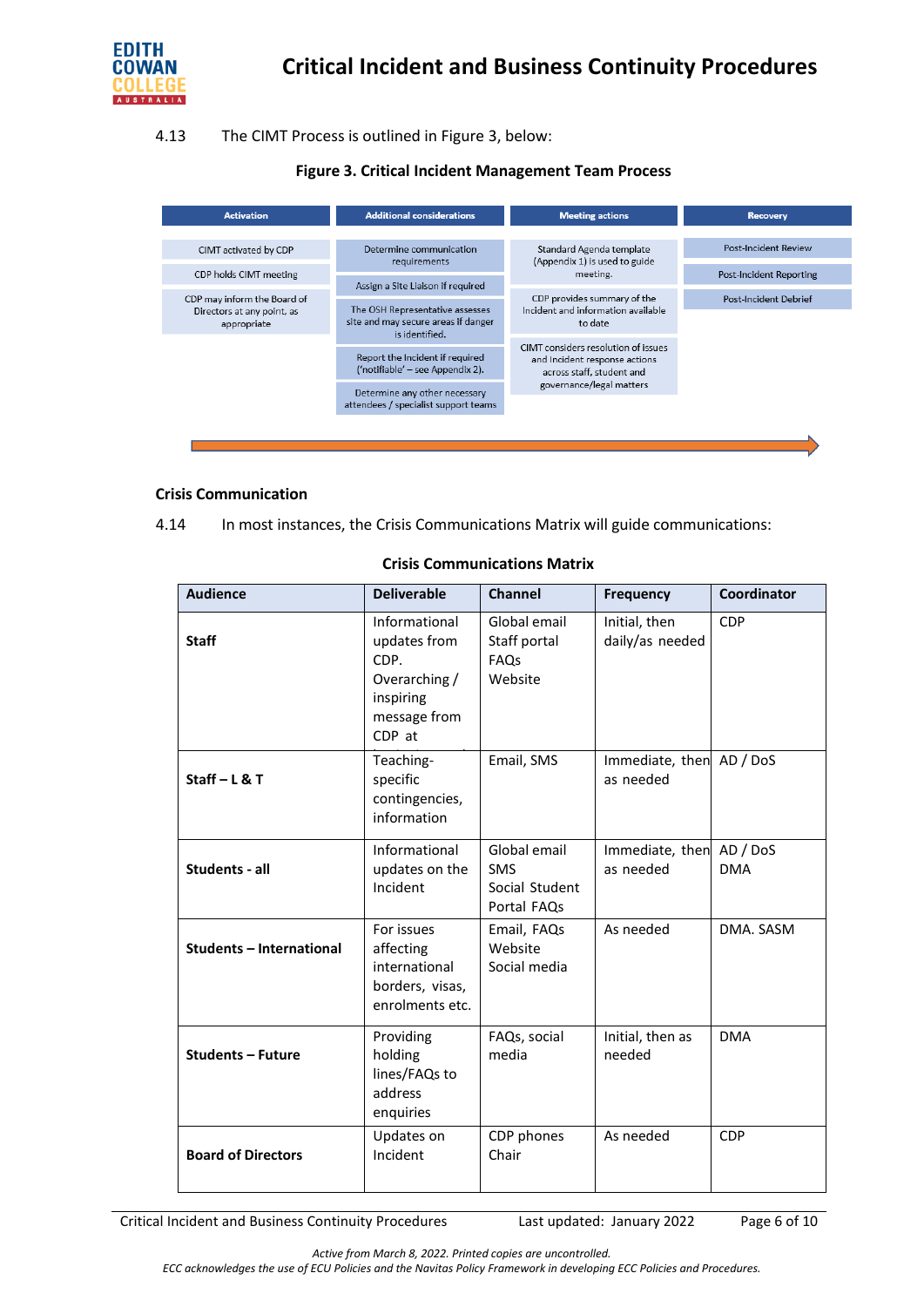

- 4.15 For Critical Incidents (Level 1), the College Director and Principal may form a Crisis Communications Subgroup to discuss communication requirements in further detail, particularly when:
	- a) there is a need for key messaging via staff or student via global email;
	- b) mass communications are required;
	- c) media needs to be engaged/have contacted ECC; or
	- d) pro-active messaging is required to protect ECC's brand or reputation.
- 4.16 Final approval of crisis communication is provided by the College Director and Principal (or Nominee).

#### **Provide Mandatory Notifications**

- 4.17 Refer to Appendix 2 to determine whether the Incident is Notifiable, meaning it must be reported to relevant authorities.
- 4.18 Determine whether the Incident will significantly affect ECC's ability to meet the *Threshold Standards* of the *Tertiary Education Quality and Standards Agency Act* 2011, and if so, the Quality and Compliance Manager will submit the required notice to TEQSA via materialchanges@teqsa.gov.au within fourteen (14) Calendar Days and retain the records.
- 4.19 Determine whether an Underage Student (Minor) has been involved in the Incident, and if so, contact the Student Counsellor as soon as possible.
- 4.20 A member of the CIMT, the Student Counsellor or the CC OSH Representative will inform and consult with the following individuals and agencies:
	- a) Parent or legal guardian;
	- b) Department of Home Affairs;
	- c) WA Police; and
	- d) Department of Communities(WA).

#### **Conduct Post-Incident Review/Debrief and Reporting**

- 4.21 The College Director and Principal determines when a coordinated response to a Critical Incident is no longer needed.
- 4.22 The Quality and Compliance Manager will schedule a Post-Incident Review/Debrief for all Critical Incidents (Level 3) so that it can be completed within a reasonable timeframe following the end of the Incident. The College Director and Principal will initiate a Post-Incident Review/Debrief for a Major Incident (Level 2) if it is deemed that there are benefits from identifying lessons learnt that may be applicable to the College.
- 4.23 The College Director and Principal will provide a Post-Incident report to the Board of Directors, Navitas and ECU.
- 4.24 A Post-Incident Review/Debrief involving all members of the CIMT will be held within a week of the end of the Incident to consolidate lessons learned and develop, address and rectify opportunities for improvement, and consider: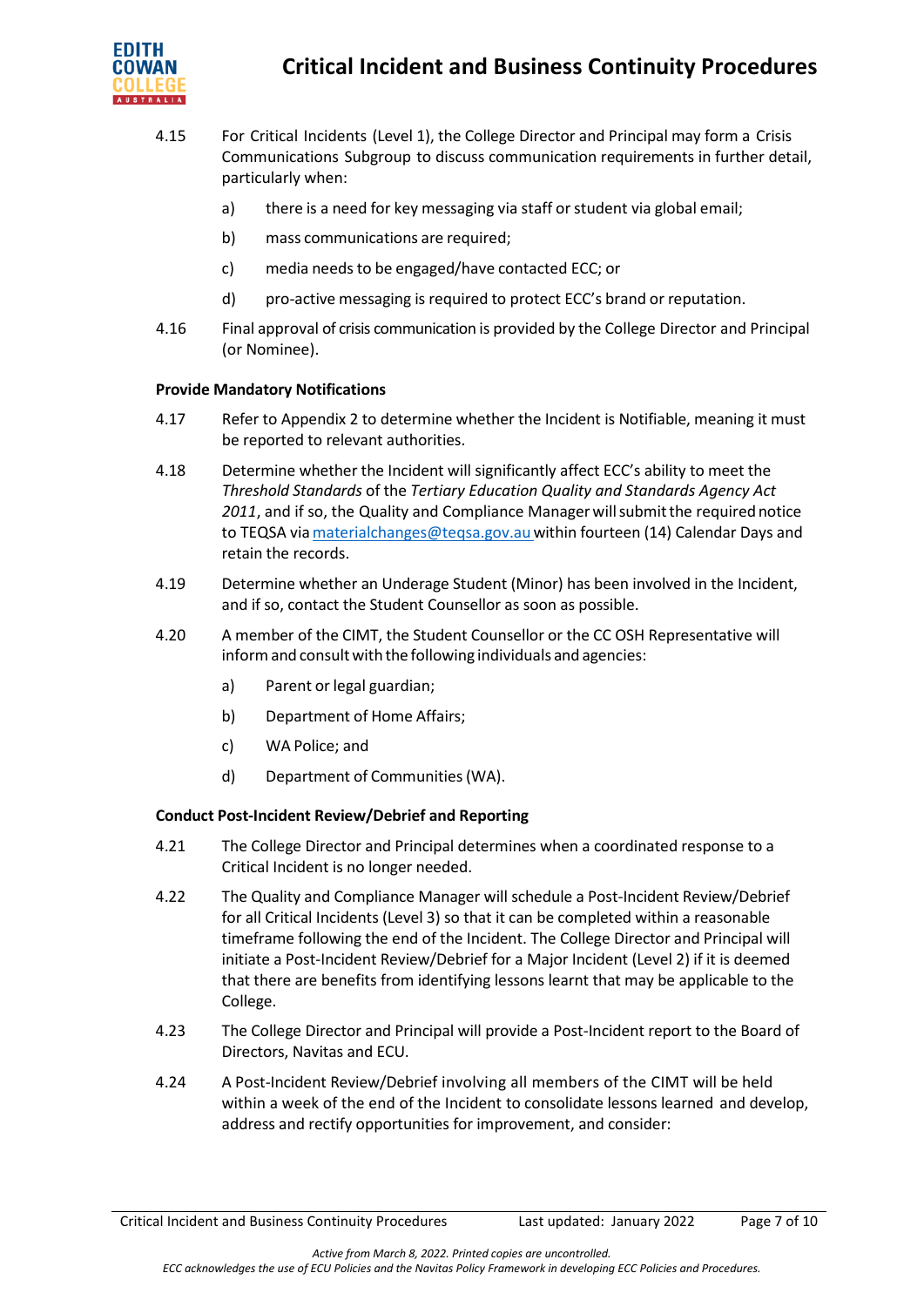

# **Critical Incident and Business Continuity Procedures**

- a) what went well (to be reinforced and highlighted);
- b) what needs amendment or adjustment;
- c) where there are gaps;
- d) what needs to be created or fixed; and
- e) who needs to be informed of action plans arising out of the Review/Debrief.

# **5. RELATED DOCUMENTS**

- 5.1 These Procedures are support the *Critical Incident and Business Continuity Policy*:
- 5.2 Related ECC Health and Safety documents include:

*Sexual Assault and Sexual Harassment Prevention and Response Policy Student Wellbeing, Counselling and Support Policy Wellness, Health and Safety Policy Underage Students (Minors) Policy*

#### **6. CONTACT INFORMATION:**

For queries relating to this document please contact:

| <b>PROCEDURES OWNER</b>       | <b>College Director and Principal</b> |
|-------------------------------|---------------------------------------|
| <b>ALL ENQUIRIES CONTACT:</b> | <b>Quality and Compliance Manager</b> |
| <b>TELEPHONE:</b>             | 08 6279 1133                          |
| <b>EMAIL ADDRESS:</b>         | justask@ecc.edu.au                    |

#### **7. APPROVAL HISTORY**

For queries relating to this document please contact:

| <b>PROCEDURES APPROVED BY:</b>  | <b>College Director and Principal</b>                                                                           |
|---------------------------------|-----------------------------------------------------------------------------------------------------------------|
| DATE PROCEDURES FIRST APPROVED: | <b>July 2007</b>                                                                                                |
| <b>DATE LAST MODIFIED:</b>      | December 2019                                                                                                   |
| <b>REVISION HISTORY:</b>        | February 2022. Adoption of a principle-based<br>approach to policy. Addition of Business<br>Continuity content. |
| <b>NEXT REVISION DUE:</b>       | February 2024                                                                                                   |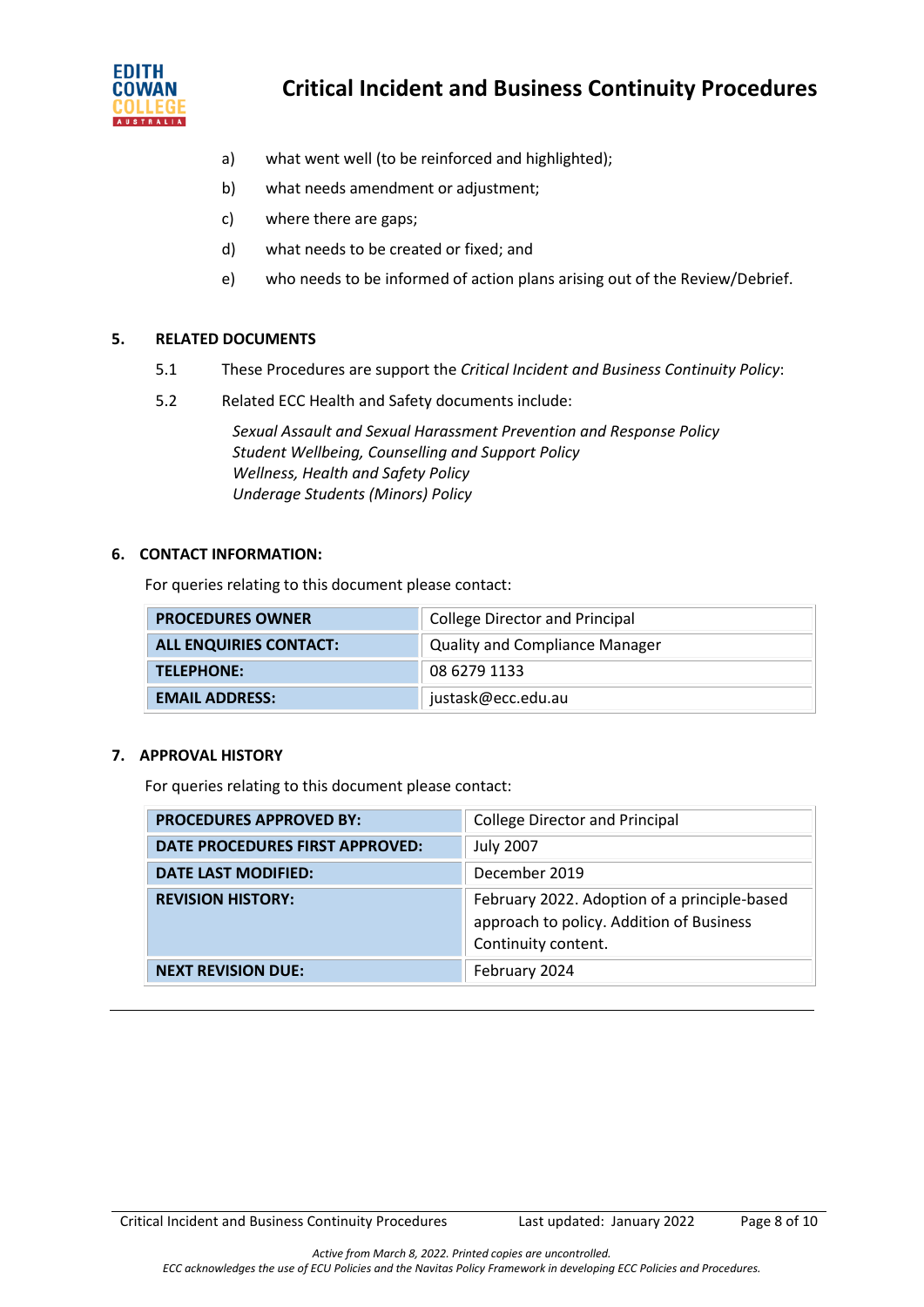

**Appendix 1**

# **CIMT Meeting Agenda Guide**

# **Agenda for 1st CIMT meeting**

*Objective: prioritise actions and confirm response team*

- 1. Summary of Incident (CDP)
- 2. Appointment of Site Liaison (if applicable) for Incident
- 3. Establish safety and security of students, staff, others involved in the Incident
- 4. Advice on initial communications strategy and approach
- 5. Incident response actions
- 6. Summary of actions
- 7. Confirmation of next meeting and attendees

# **Agenda for 2nd CIMT meeting**

*Objective: confirm incident response is on track towards recovery*

- 1. New information from Site Liaison and CDP
- 2. Status of actions from  $1<sup>st</sup>$  meeting
- 3. Further communications
- 4. Summary of actions
- 5. Confirmation of next meeting and attendees

Critical Incident and Business Continuity Procedures Last updated: January 2022 Page 9 of 10